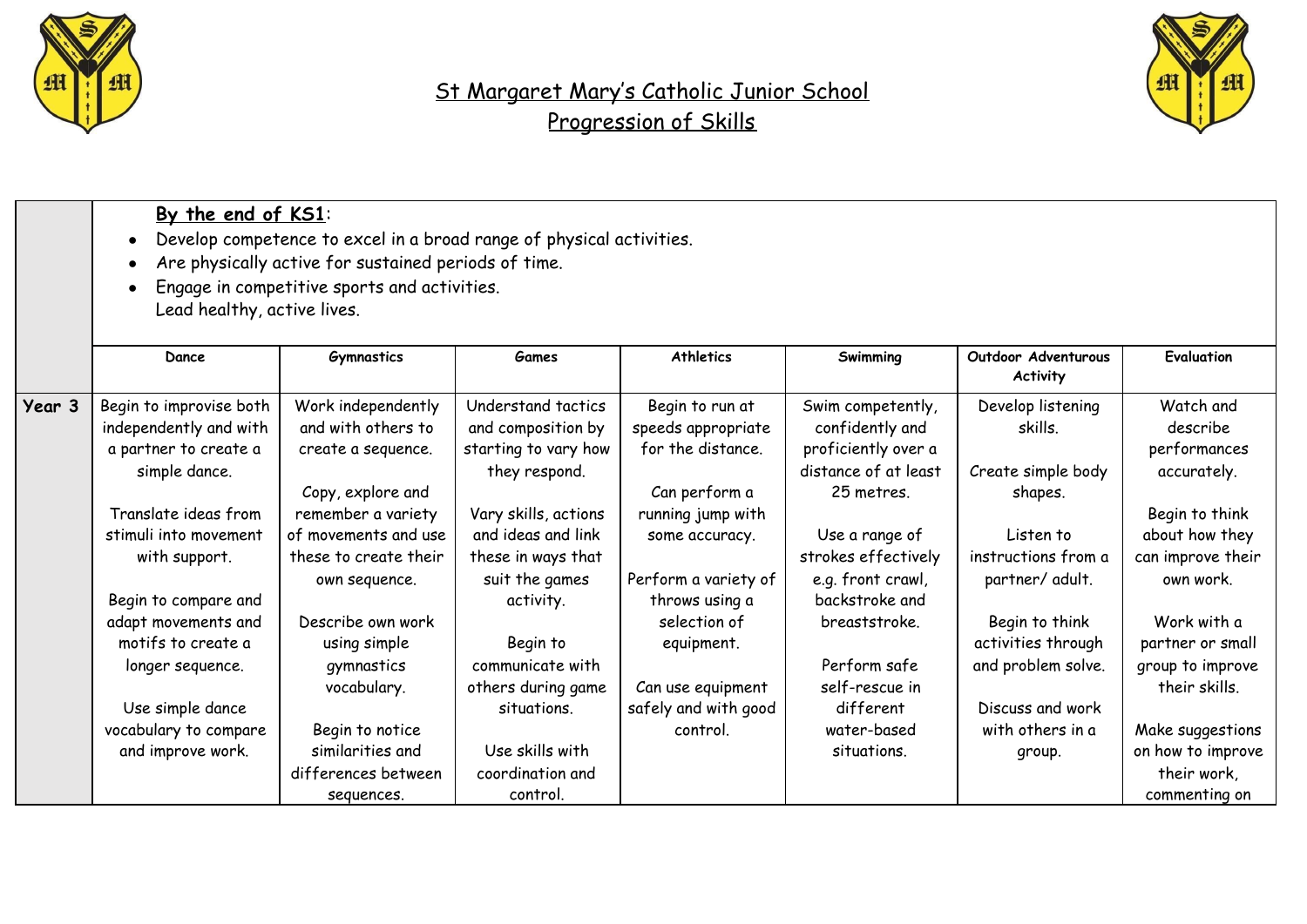



|        |                                                                                                                                                                                                         | Use turns whilst<br>travelling in a variety<br>of ways.<br>Begin to show<br>flexibility in<br>movements.<br>Begin to develop good<br>technique when<br>travelling, balancing,<br>using equipment etc. | Develop own rules<br>for new games.<br>Make imaginative<br>pathways using<br>equipment.<br>Begin to understand<br>how to compete<br>with each other in a<br>controlled manner.<br>Begin to select<br>resources<br>independently to<br>carry out different<br>skills. |                                                                                                                                                                                               |                                                                                                                                                                                                    | Demonstrate an<br>understanding of<br>how to stay safe.                                                                                                                                       | similarities and<br>differences.                                                                                                                              |
|--------|---------------------------------------------------------------------------------------------------------------------------------------------------------------------------------------------------------|-------------------------------------------------------------------------------------------------------------------------------------------------------------------------------------------------------|----------------------------------------------------------------------------------------------------------------------------------------------------------------------------------------------------------------------------------------------------------------------|-----------------------------------------------------------------------------------------------------------------------------------------------------------------------------------------------|----------------------------------------------------------------------------------------------------------------------------------------------------------------------------------------------------|-----------------------------------------------------------------------------------------------------------------------------------------------------------------------------------------------|---------------------------------------------------------------------------------------------------------------------------------------------------------------|
| Year 4 | Confidently improvise<br>with a partner or<br>independently.<br>Begin to create longer<br>dance sequences in a<br>larger group.<br>Demonstrate precision<br>and some control in<br>response to stimuli. | Link skills with<br>control, technique,<br>coordination and<br>fluency.<br>Understand<br>composition by<br>performing more<br>complex sequences.<br>Begin to use<br>gymnastics                        | Vary skills, actions<br>and ideas and link<br>these in ways that<br>suit the games<br>activity.<br>Show confidence in<br>using ball skills in<br>various ways, and<br>can link these<br>together. e.g.<br>dribbling, bouncing,                                       | Begin to build a<br>variety of running<br>techniques and use<br>with confidence.<br>Can perform a<br>running jump with<br>more than one<br>component. e.g. hop<br>skip jump (triple<br>jump). | Swim competently,<br>confidently and<br>proficiently over a<br>distance of at least<br>25 metres.<br>Use a range of<br>strokes effectively<br>e.g. front crawl,<br>backstroke and<br>breaststroke. | Develop strong<br>listening skills. Use<br>simple maps.<br>Begin to think<br>activities through<br>and problem solve.<br>Choose and apply<br>strategies to solve<br>problems with<br>support. | Watch and<br>describe<br>performances<br>accurately.<br>Begin to think<br>about how they<br>can improve their<br>own work.<br>Work with a<br>partner or small |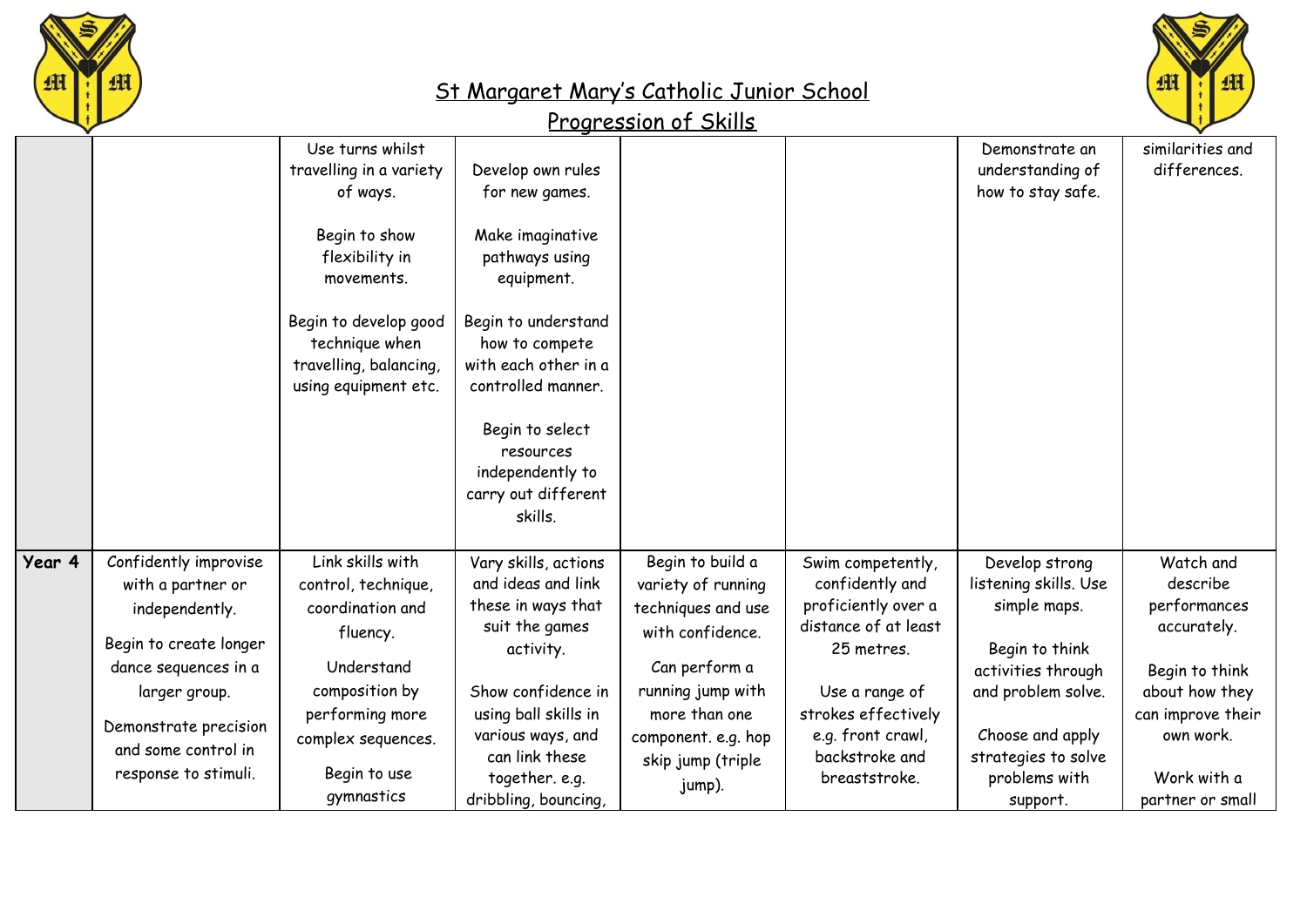



| group to improve                      |
|---------------------------------------|
| their skills.                         |
|                                       |
| Make suggestions<br>on how to improve |
| their work,                           |
| commenting on                         |
| similarities and                      |
| differences.                          |
|                                       |
|                                       |
|                                       |
|                                       |
|                                       |
|                                       |
|                                       |
|                                       |
|                                       |
|                                       |
|                                       |
|                                       |
|                                       |
|                                       |
|                                       |
|                                       |
|                                       |
|                                       |
|                                       |
|                                       |
|                                       |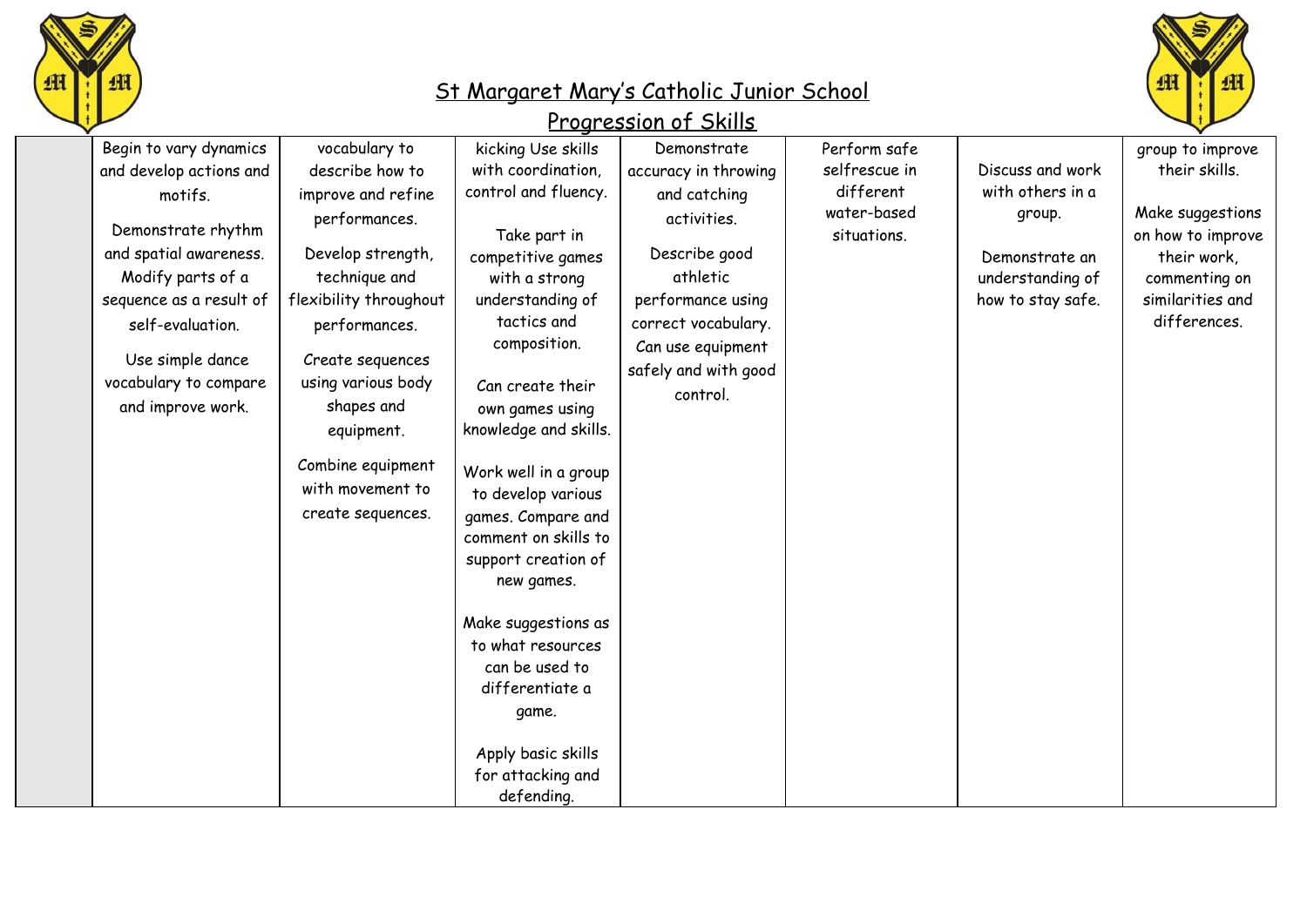





|        |                         |                        | Use running,<br>jumping, throwing<br>and catching in<br>isolation and<br>combination. |                      |            |                     |                    |
|--------|-------------------------|------------------------|---------------------------------------------------------------------------------------|----------------------|------------|---------------------|--------------------|
| Year 5 | Begin to exaggerate     | Select and combine     | Vary skills, actions                                                                  | Begin to build a     | See above. | Develop strong      | Watch and          |
|        | dance movements and     | skills, techniques and | and ideas and link                                                                    | variety of running   |            | listening skills.   | describe           |
|        | motifs (using           | ideas.                 | these in ways that                                                                    | techniques and use   |            |                     | performances       |
|        | expression when         |                        | suit the games                                                                        | with confidence.     |            | Use and interpret   | accurately.        |
|        | moving).                | Apply combined skills  | activity.                                                                             |                      |            | simple maps.        |                    |
|        |                         | accurately and         |                                                                                       | Can perform a        |            |                     | Learn from others  |
|        | Demonstrate strong      | appropriately,         | Show confidence in                                                                    | running jump with    |            | Think activities    | how they can       |
|        | movements throughout    | consistently showing   | using ball skills in                                                                  | more than one        |            | through and         | improve their      |
|        | a dance sequence.       | precision, control and | various ways, and                                                                     | component. e.g. hop  |            | problem solve using | skills.            |
|        |                         | fluency.               | can link these                                                                        | skip jump (triple    |            | general knowledge.  |                    |
|        | Combine flexibility,    |                        | together.                                                                             | jump) Begin to       |            |                     | Comment on         |
|        | techniques and          | Analyse and comment    |                                                                                       | record peers         |            | Choose and apply    | tactics and        |
|        | movements to create a   | on skills and          | Use skills with                                                                       | performances, and    |            | strategies to solve | techniques to help |
|        | fluent sequence.        | techniques and how     | coordination,                                                                         | evaluate these.      |            | problems with       | improve            |
|        |                         | these are applied in   | control and fluency.                                                                  |                      |            | support.            | performance.       |
|        | Move appropriately and  | their own and others'  |                                                                                       | Demonstrate          |            |                     |                    |
|        | with the required style | work.                  | Take part in                                                                          | accuracy and         |            | Discuss and work    | Make suggestions   |
|        | in relation to the      |                        | competitive games                                                                     | confidence in        |            | with others in a    | on how to improve  |
|        | stimulus. e.g using     | Use more complex       | with a strong                                                                         | throwing and         |            | group.              | their work,        |
|        | various levels, ways of | gymnastics             | understanding of                                                                      | catching activities. |            |                     | commenting on      |
|        | travelling and motifs.  | vocabulary to          | tactics and                                                                           |                      |            | Demonstrate an      | similarities and   |
|        | Begin to show a change  | describe how to        | composition.                                                                          | Describe good        |            | understanding of    | differences        |
|        | of pace and timing in   | improve and refine     |                                                                                       | athletic             |            | how to stay safe.   |                    |
|        | movements.              | performances.          |                                                                                       | performance using    |            |                     |                    |
|        |                         |                        |                                                                                       | correct vocabulary.  |            |                     |                    |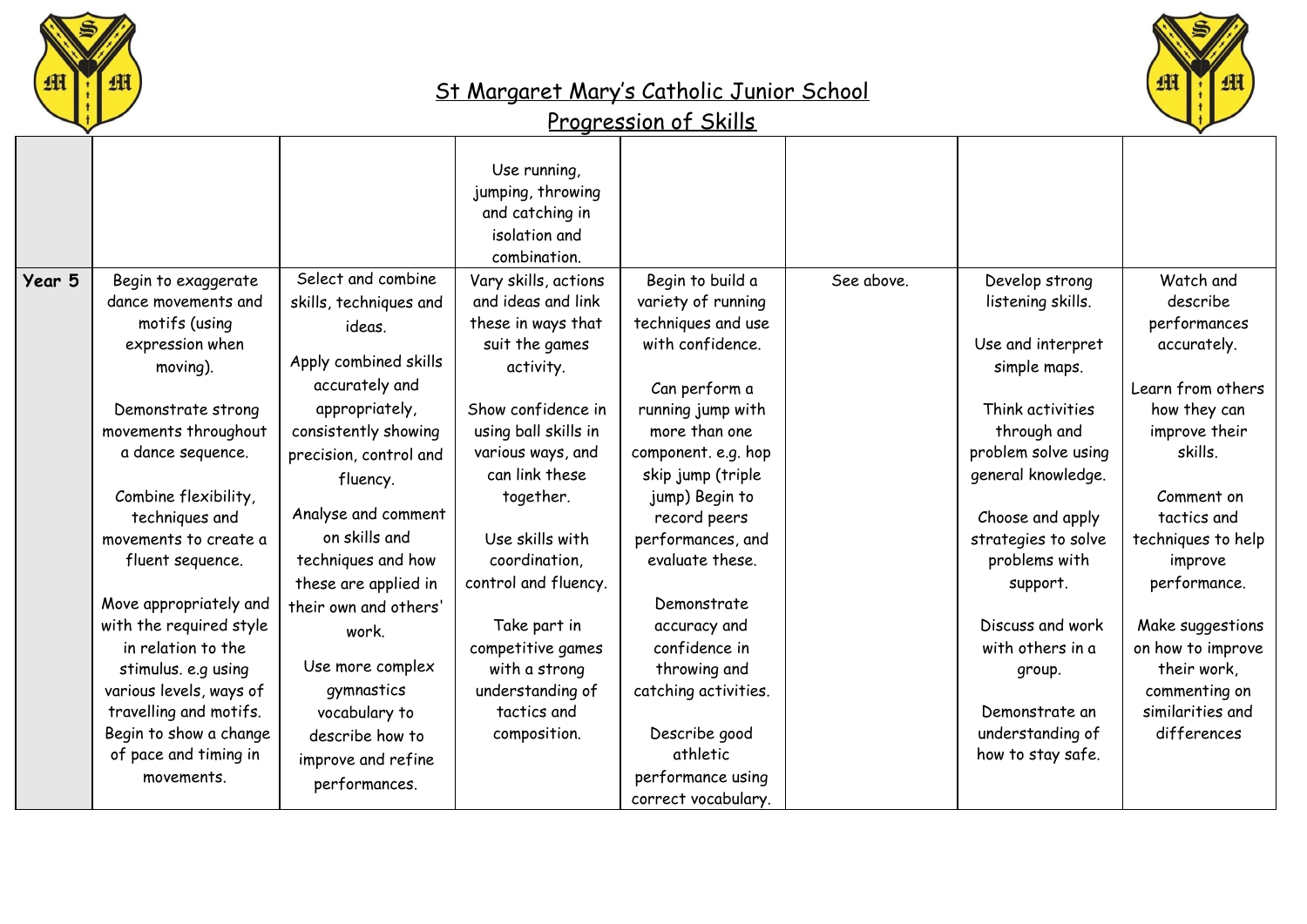



|        | Use the space provided  | Develop strength,       | Can create their      |                      |                      |                     |                   |
|--------|-------------------------|-------------------------|-----------------------|----------------------|----------------------|---------------------|-------------------|
|        | effectively. Improvise  | technique and           | own games using       | Can use equipment    |                      |                     |                   |
|        | with confidence, still  | flexibility throughout  | knowledge and skills. | safely and with good |                      |                     |                   |
|        | demonstrating fluency   | performances.           | Can make              | control.             |                      |                     |                   |
|        | across the sequence.    |                         | suggestions as to     |                      |                      |                     |                   |
|        |                         | Link skills with        | what resources can    |                      |                      |                     |                   |
|        | Modify parts of a       | control, technique,     | be used to            |                      |                      |                     |                   |
|        | sequence as a result of | coordination and        | differentiate a       |                      |                      |                     |                   |
|        | self and peer           | fluency.                | game.                 |                      |                      |                     |                   |
|        | evaluation.             |                         |                       |                      |                      |                     |                   |
|        |                         | Understand              | Apply basic skills    |                      |                      |                     |                   |
|        | Use more complex        | composition by          | for attacking and     |                      |                      |                     |                   |
|        | dance vocabulary to     | performing more         | defending.            |                      |                      |                     |                   |
|        | compare and improve     | complex sequences.      |                       |                      |                      |                     |                   |
|        | work.                   |                         | Use running,          |                      |                      |                     |                   |
|        |                         |                         | jumping, throwing     |                      |                      |                     |                   |
|        |                         |                         | and catching in       |                      |                      |                     |                   |
|        |                         |                         | isolation and         |                      |                      |                     |                   |
|        |                         |                         | combination.          |                      |                      |                     |                   |
| Year 6 | Exaggerate dance        | Plan and perform with   | Vary skills, actions  | Begin to build a     | Swim competently,    | Develop strong      | Watch and         |
|        | movements and motifs    | precision, control and  | and ideas and link    | variety of running   | confidently and      | listening skills.   | describe          |
|        | (using expression when  | fluency, a movement     | these in ways that    | techniques and use   | proficiently over a  |                     | performances      |
|        | moving).                | sequence showing a      | suit the games        | with confidence.     | distance of at least | Use and interpret   | accurately.       |
|        |                         | wide range of actions   | activity.             |                      | 25 metres.           | simple maps.        |                   |
|        | Perform with            | including variations in |                       | Can perform a        |                      |                     | Learn from others |
|        | confidence, using a     | speed, levels and       | Show confidence in    | running jump with    | Use a range of       | Think activities    | how they can      |
|        | range of movement       | directions.             | using ball skills in  | more than one        | strokes effectively  | through and         | improve their     |
|        | patterns. Demonstrate   |                         | various ways, and     | component. e.g. hop  | e.g. front crawl,    | problem solve using | skills.           |
|        | a strong imagination    | Perform difficult       | can link these        | skip jump (triple    | backstroke and       | general knowledge.  |                   |
|        | when creating own       | actions, with an        | together              | jump) Begin to       | breaststroke.        | Choose and apply    | Comment on        |
|        |                         | emphasis on             | effectively. e.g.     | record peers         |                      | strategies to solve | tactics and       |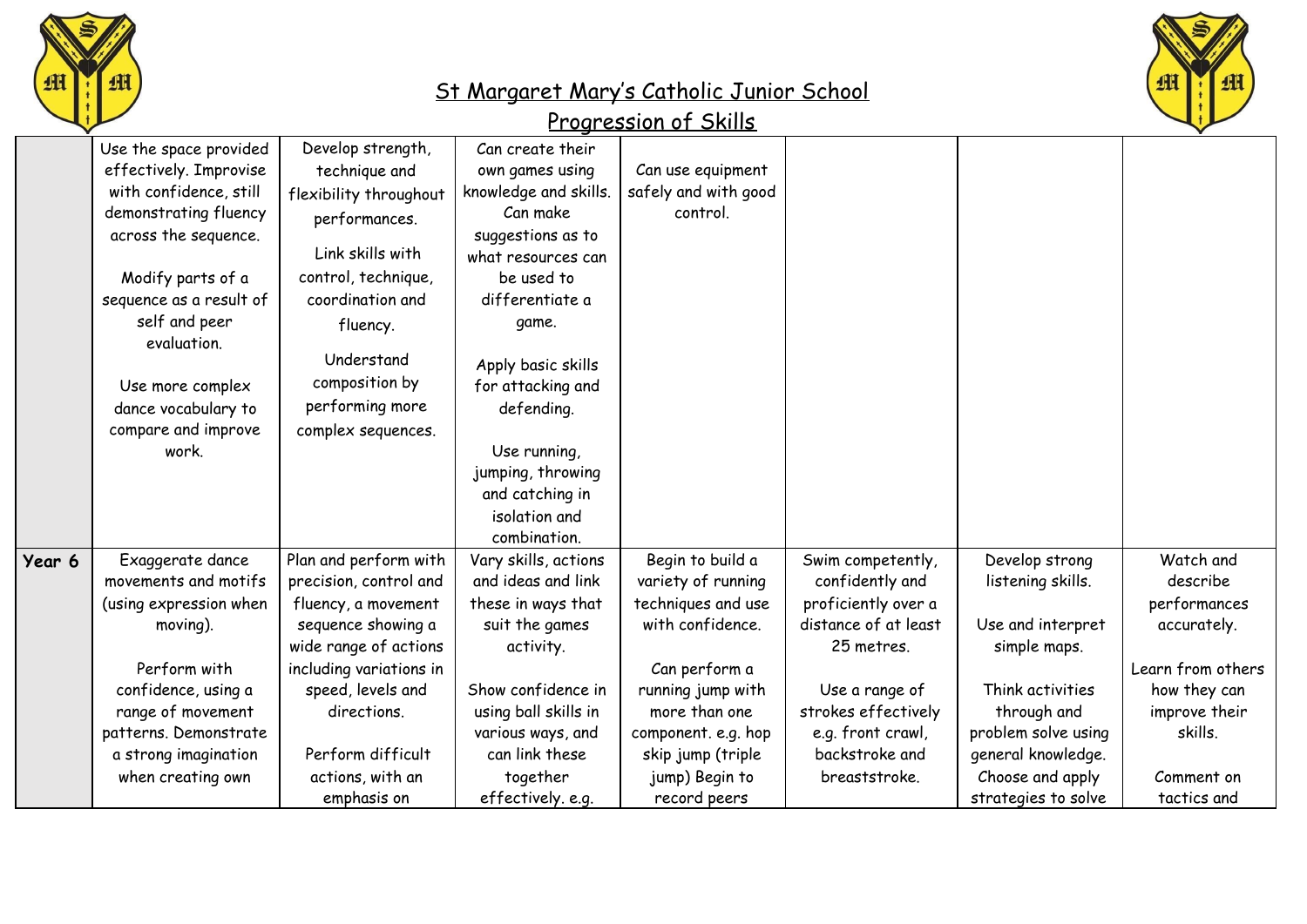



| dance sequences and      | extension, clear body  | dribbling, bouncing,  | performances, and    | Perform safe  | problems with     | techniques to help |
|--------------------------|------------------------|-----------------------|----------------------|---------------|-------------------|--------------------|
| motifs.                  | shape and changes in   | kicking Keep          | evaluate these.      | selfrescue in | support.          | improve            |
|                          | direction.             | possession of balls   |                      | different     |                   | performance.       |
| Demonstrate strong       |                        | during games          | Demonstrate          | water-based   | Discuss and work  |                    |
| movements throughout     | Adapt sequences to     | situations.           | accuracy and         | situations.   | with others in a  | Make suggestions   |
| a dance sequence.        | include a partner or a |                       | confidence in        |               | group.            | on how to improve  |
|                          | small group.           | Consistently use      | throwing and         |               |                   | their work,        |
| Combine flexibility,     |                        | skills with           | catching activities. |               | Demonstrate an    | commenting on      |
| techniques and           | Gradually increase     | coordination,         |                      |               | understanding of  | similarities and   |
| movements to create a    | the length of          | control and fluency.  | Describe good        |               | how to stay safe. | differences.       |
| fluent sequence.         | sequence work with a   |                       | athletic             |               |                   |                    |
|                          | partner to make up a   | Take part in          | performance using    |               |                   |                    |
| Move appropriately       | short sequence using   | competitive games     | correct vocabulary.  |               |                   |                    |
| and with the required    | the floor, mats and    | with a strong         |                      |               |                   |                    |
| style in relation to the | apparatus, showing     | understanding of      | Can use equipment    |               |                   |                    |
| stimulus.                | consistency, fluency   | tactics and           | safely and with good |               |                   |                    |
|                          | and clarity of         | composition.          | control.             |               |                   |                    |
| Begin to show a change   | movement.              |                       |                      |               |                   |                    |
| of pace and timing in    |                        | Can create their      |                      |               |                   |                    |
| movements.               | Analyse and comment    | own games using       |                      |               |                   |                    |
|                          | on skills and          | knowledge and skills. |                      |               |                   |                    |
| Move accurately to the   | techniques and how     |                       |                      |               |                   |                    |
| beat. Improvise with     | these are applied in   | Modify competitive    |                      |               |                   |                    |
| confidence, still        | their own and others'  | games. Compare and    |                      |               |                   |                    |
| demonstrating fluency    | work.                  | comment on skills to  |                      |               |                   |                    |
| across the sequence.     |                        | support creation of   |                      |               |                   |                    |
|                          | Use more complex       | new games.            |                      |               |                   |                    |
| Dance with fluency,      | gymnastics             |                       |                      |               |                   |                    |
| linking all movements    | vocabulary to          | Can make              |                      |               |                   |                    |
| and ensuring they flow.  | describe how to        | suggestions as to     |                      |               |                   |                    |
|                          |                        | what resources can    |                      |               |                   |                    |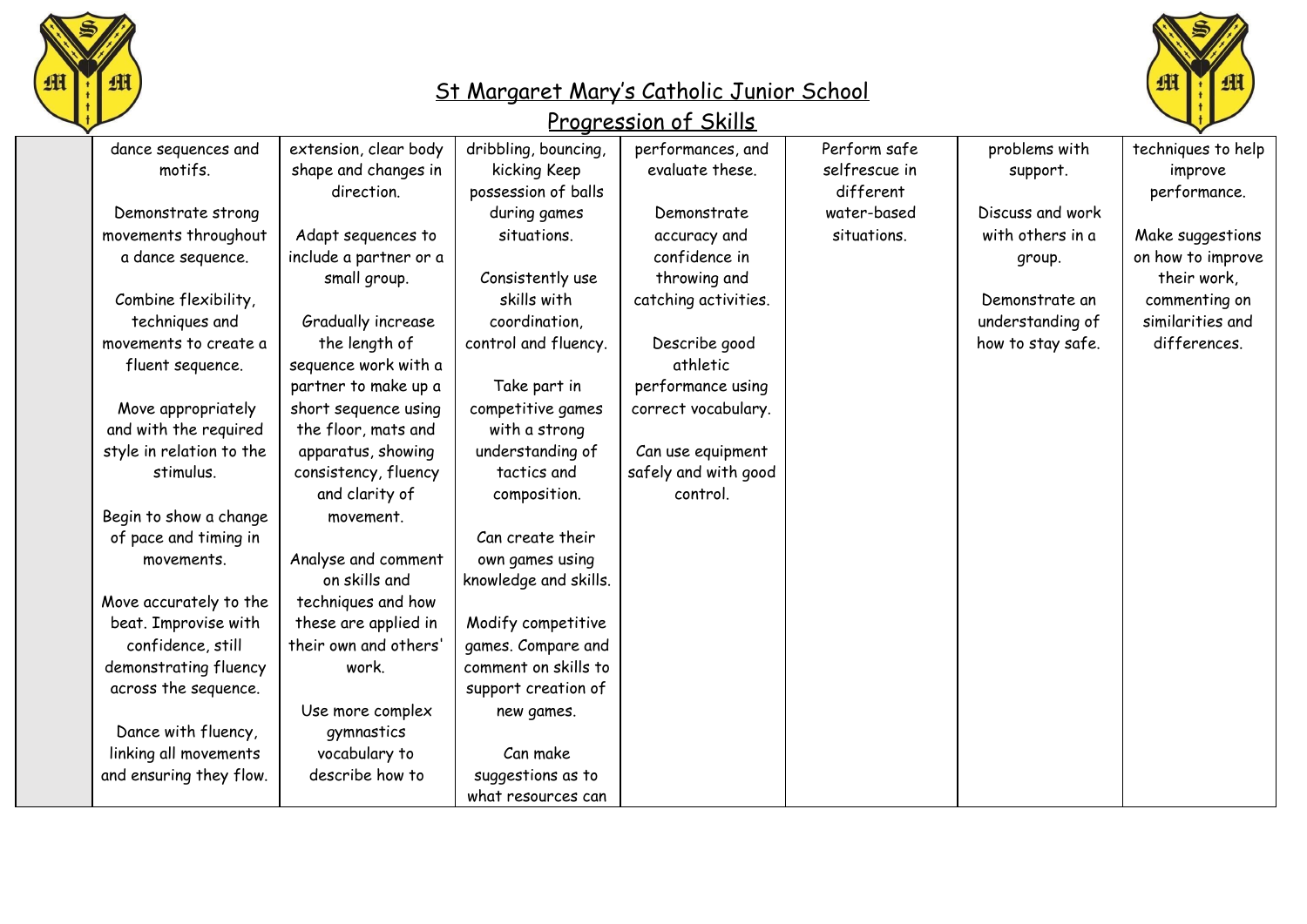



#### Progression of Skills

|        | Demonstrate                  | improve and refine       | be used to                        |                        |                       |                    |                    |
|--------|------------------------------|--------------------------|-----------------------------------|------------------------|-----------------------|--------------------|--------------------|
|        | consistent precision         | performances.            | differentiate a                   |                        |                       |                    |                    |
|        | when performing dance        |                          | game.                             |                        |                       |                    |                    |
|        | sequences.                   | Develop strength,        |                                   |                        |                       |                    |                    |
|        |                              | technique and            | Apply knowledge of                |                        |                       |                    |                    |
|        | Modify parts of a            | flexibility throughout   | skills for attacking              |                        |                       |                    |                    |
|        | sequence as a result of      | performances.            | and defending. Use                |                        |                       |                    |                    |
|        | self and peer<br>evaluation. |                          | running, jumping,<br>throwing and |                        |                       |                    |                    |
|        |                              |                          | catching in isolation             |                        |                       |                    |                    |
|        | Uses more complex            |                          | and in combination.               |                        |                       |                    |                    |
|        | dance vocabulary to          |                          |                                   |                        |                       |                    |                    |
|        | compare and improve          |                          |                                   |                        |                       |                    |                    |
|        | work.                        |                          |                                   |                        |                       |                    |                    |
| Vocabu | Improvise,<br>sequence,      | Movement,<br>sequence,   | Control, skill, rugby,            | skip,<br>Hop,<br>jump, | Self-rescue,<br>front | Strategies,        | Compare, evaluate, |
| lary   | motifs, perform, space,      | flexibility,<br>perform, | football,<br>hockey,              | triple jump,<br>long   | crawl, breast-stroke, | interpret,         | edit,<br>watch,    |
|        | stimulus, demonstrate,       | technique,<br>routine,   | netball,<br>rounders,             | jump. A range of       | back-stroke.          | demonstrate, maps, | suggest, comment,  |
|        | evaluation.                  | composition.             | isolation,<br>cricket,            | equipment,<br>e.g.     |                       | skills, listen.    | technique.         |
|        |                              |                          | combination,                      |                        |                       |                    |                    |
|        |                              |                          | fielding,<br>striking,            | javelin.               |                       |                    |                    |
|        |                              |                          | attacking,                        |                        |                       |                    |                    |
|        |                              |                          | defending,                        |                        |                       |                    |                    |
|        |                              |                          | competitive, modify,              |                        |                       |                    |                    |
|        |                              |                          | control, dribbling.               |                        |                       |                    |                    |
|        |                              |                          |                                   |                        |                       |                    |                    |

#### **Healthy Lifestyles**

Children's understanding of a 'healthy lifestyle' should also develop as they move through Key Stage 2. It is important children gain an understanding whilst at St Margaret Mary's of the following and can explain and describe: